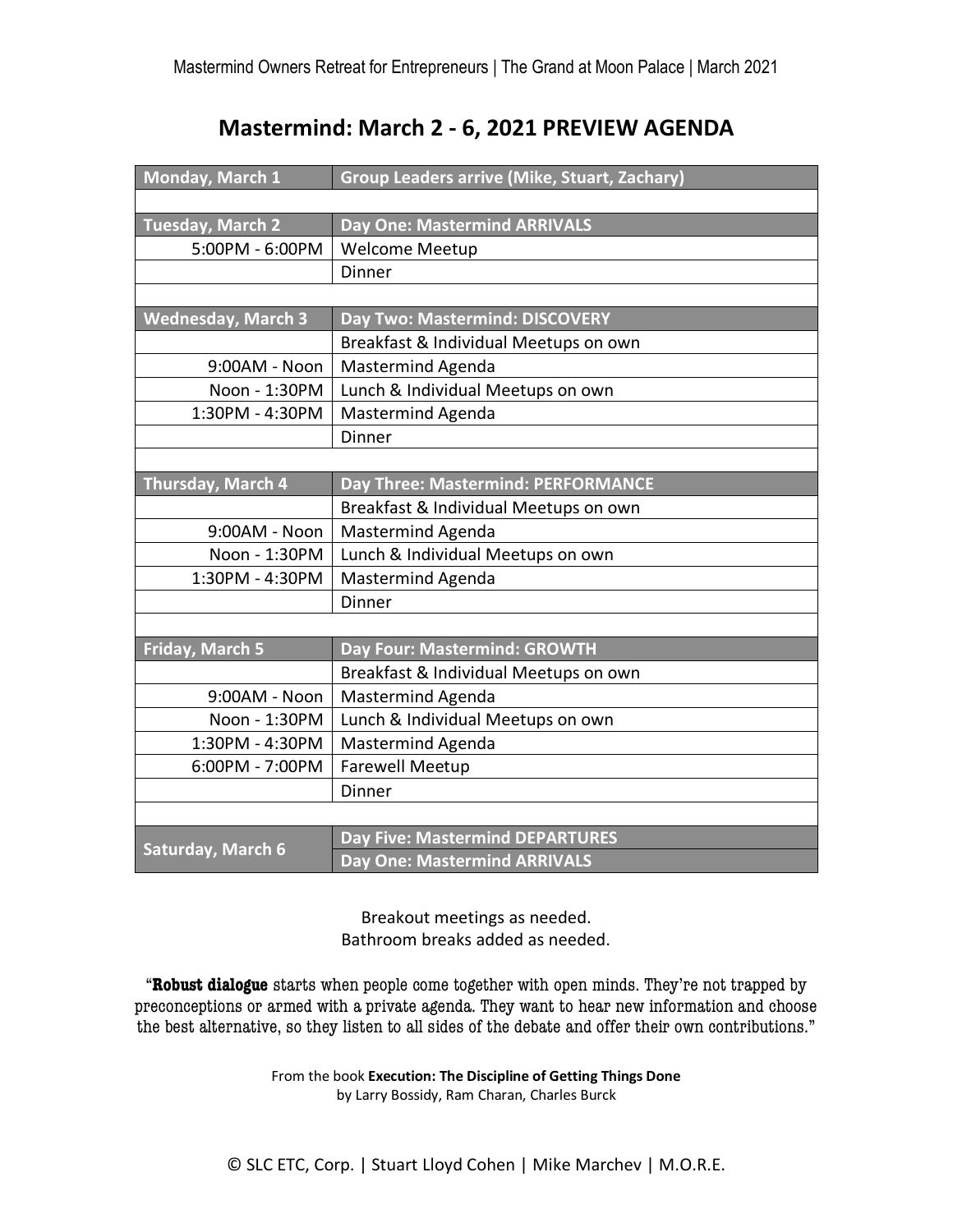# **Mastermind: March 6 - 10, 2021 PREVIEW AGENDA**

| Saturday, March 6          | <b>Day Five: Mastermind DEPARTURES</b> |
|----------------------------|----------------------------------------|
|                            | <b>Day One: Mastermind ARRIVALS</b>    |
| 5:00PM - 6:00PM            | Welcome Meetup                         |
|                            | Dinner                                 |
|                            |                                        |
| <b>Sunday, March 7</b>     | Day Two: Mastermind: DISCOVERY         |
|                            | Breakfast & Individual Meetups on own  |
| 9:00AM - Noon              | Mastermind Agenda                      |
| Noon - 1:30PM              | Lunch & Individual Meetups on own      |
| 1:30PM - 4:30PM            | Mastermind Agenda                      |
|                            | Dinner                                 |
|                            |                                        |
| <b>Monday, March 8</b>     | Day Three: Mastermind: PERFORMANCE     |
|                            | Breakfast & Individual Meetups on own  |
| 9:00AM - Noon              | Mastermind Agenda                      |
| Noon - 1:30PM              | Lunch & Individual Meetups on own      |
| 1:30PM - 4:30PM            | Mastermind Agenda                      |
|                            | Dinner                                 |
|                            |                                        |
| <b>Tuesday, March 9</b>    | Day Four: Mastermind: GROWTH           |
|                            | Breakfast & Individual Meetups on own  |
| 9:00AM - Noon              | Mastermind Agenda                      |
| Noon - 1:30PM              | Lunch & Individual Meetups on own      |
| 1:30PM - 4:30PM            | <b>Mastermind Agenda</b>               |
| 6:00PM - 7:00PM            | <b>Farewell Meetup</b>                 |
| 00:00PM                    | Dinner                                 |
|                            |                                        |
| <b>Wednesday, March 10</b> | <b>Day Five: Mastermind DEPARTURES</b> |

Breakout meetings as needed. Bathroom breaks added as needed.

"**Robust dialogue** starts when people come together with open minds. They're not trapped by preconceptions or armed with a private agenda. They want to hear new information and choose the best alternative, so they listen to all sides of the debate and offer their own contributions."

> From the book **Execution: The Discipline of Getting Things Done** by Larry Bossidy, Ram Charan, Charles Burck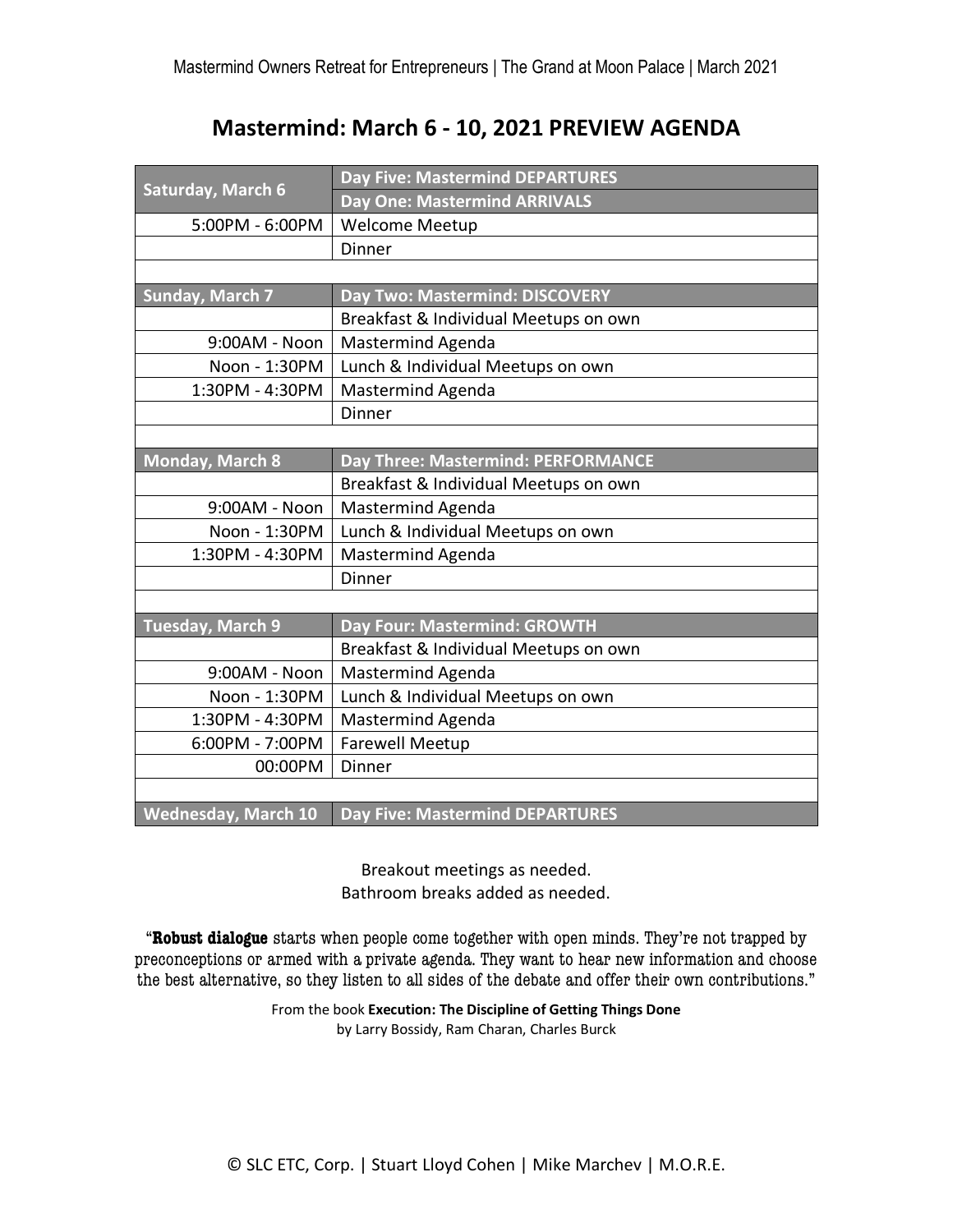## *Tentative Agenda* **Day 1 Success Mission:** *DISCOVERY*

#### TOPIC 1A: IDENTIFYING YOUR TRUE PURPOSE

Full disclosure of why you're in business and identifying your short and long-term goals. Our focus is on MINDSET.

#### TOPIC 1B: PREVAILING PROBLEMS

Specific challenges or opportunities facing you in the moment. Our focus is on: CURRENT ROADBLOCKS/OBSTACLES.

#### TOPIC 1C: MASTERING A TRAVEL NICHE

From group sales to luxury travel, choosing and pursuing a better-defined NICHE. Our focus is on TARGETING.

## *Tentative Agenda* **Day 2 Success Mission:** *PERFORMANCE*

#### TOPIC 2A: SALES

Discovering more effective conversion methods for you. Our focus is on SELLING SKILLS.

#### TOPIC 2B: CLIENT RETENTION

Discovering best practices to delivering loyalty-grade customer service. Our focus is on CUSTOMER SERVICE SKILLS.

#### TOPIC 2C: TIME MANAGEMENT

Discovering more efficient work practices to sustainably maximize performance and productivity. Our focus is on EFFECTIVENESS.

#### TOPIC 2D: TEAM

Building smarter, sensible support personnel and networks. Our focus is on TEAM BUILDING.

## *Tentative Agenda* **Day 3 Success Mission:** *GROWTH*

#### TOPIC: 3A: NEW BUSINESS DEVELOPMENT

Sourcing more of the right clients. Our focus is on MARKETING IDEAS & STRATEGIES.

#### TOPIC 3B: SOCIAL MARKETING/DIGITAL MEDIA

Creating achievable strategies that produce measurable results. Our focus is on SOCIAL MEDIA BY DESIGN.

#### TOPIC 3C: BUILDING WORTH

Achieving entrepreneurial objectives to raising the value of your business. Our focus is on INCREASING COMPANY VALUATION.